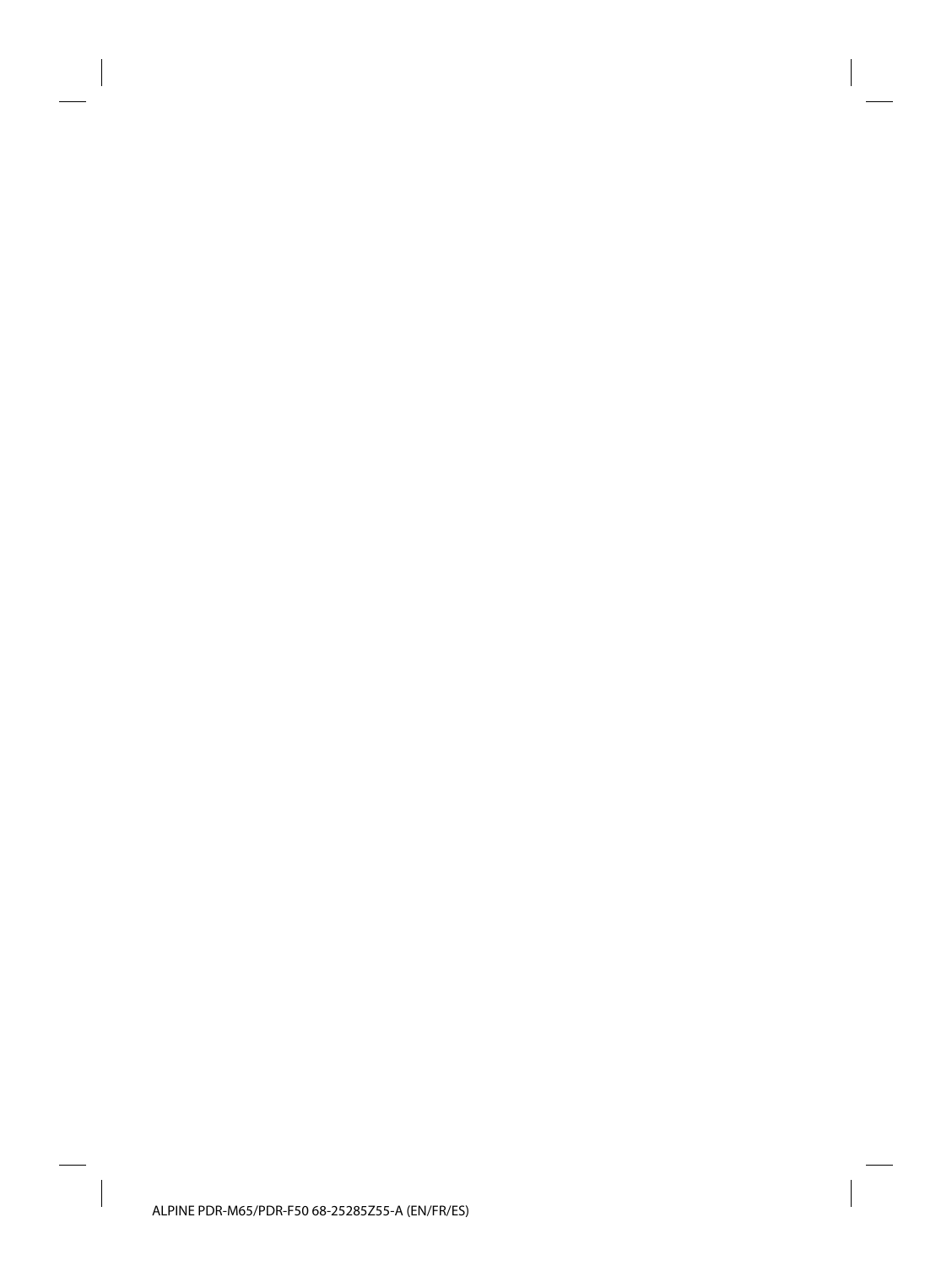### **CONTENTS**

| ATTACHING THE TOP COVER AND LOGO PLATE  4 |  |
|-------------------------------------------|--|
|                                           |  |
|                                           |  |
|                                           |  |
|                                           |  |
|                                           |  |
|                                           |  |

### **WARNING**

### **Points to Observe for Safe Usage**

Read this manual carefully before using the system components. They contain instructions on how to use this product in a safe and effective manner. Alpine cannot be responsible for problems resulting from failure to observe the instructions in this manual.

### **WARNING**

This symbol means important instructions. Failure to heed them can result in serious injury or death.

#### **DO NOT OPERATE ANY FUNCTION THAT TAKES YOUR ATTENTION AWAY FROM SAFELY DRIVING YOUR VEHICLE.**

Any function that requires your prolonged attention should only be performed after coming to a complete stop. Always stop the vehicle in a safe location before performing these functions. Failure to do so may result in an accident.

#### **KEEP THE VOLUME AT A LEVEL WHERE YOU CAN STILL HEAR OUTSIDE NOISES WHILE DRIVING.**

Excessive volume levels that obscure sounds such as emergency vehicle sirens or road warning signals (train crossings, etc.) can be dangerous and may result in an accident. LISTENING AT LOUD VOLUME LEVELS IN A CAR MAY ALSO CAUSE HEARING DAMAGE.

#### **DO NOT DISASSEMBLE OR ALTER.**

Doing so may result in an accident, fire or electric shock.

#### **USE THIS PRODUCT FOR MOBILE 12V APPLICATIONS.**

Use for other than its designed application may result in fire, electric shock or other injury.

#### **USE THE CORRECT AMPERE RATING WHEN REPLACING FUSES.**

Failure to do so may result in fire or electric shock.

#### **DO NOT BLOCK VENTS OR RADIATOR PANELS.**

Doing so may cause heat to build up inside and may result in fire.

#### **MAKE THE CORRECT CONNECTIONS.**

Failure to make the proper connections may result in fire or product damage.

#### **USE ONLY IN CARS WITH A 12 VOLT NEGATIVE GROUND.**

(Check with your dealer if you are not sure.) Failure to do so may result in fire, etc.

#### **BEFORE WIRING, DISCONNECT THE CABLE FROM THE NEGATIVE BATTERY TERMINAL.**

Failure to do so may result in electric shock or injury due to electrical shorts.

#### **DO NOT ALLOW CABLES TO BECOME ENTANGLED IN SURROUNDING OBJECTS.**

Arrange wiring and cables in compliance with the manual to prevent obstructions when driving. Cables or wiring that obstruct or hang up on places such as the steering wheel, gear lever, brake pedals, etc. can be extremely hazardous.

#### **DO NOT SPLICE INTO ELECTRICAL CABLES.**

Never cut away cable insulation to supply power to other equipment. Doing so will exceed the current carrying capacity of the wire and result in fire or electric shock.

#### **DO NOT DAMAGE PIPE OR WIRING WHEN DRILLING HOLES.**

When drilling holes in the chassis for installation, take precautions so as not to contact, damage or obstruct pipes, fuel lines, tanks or electrical wiring. Failure to take such precautions may result in fire.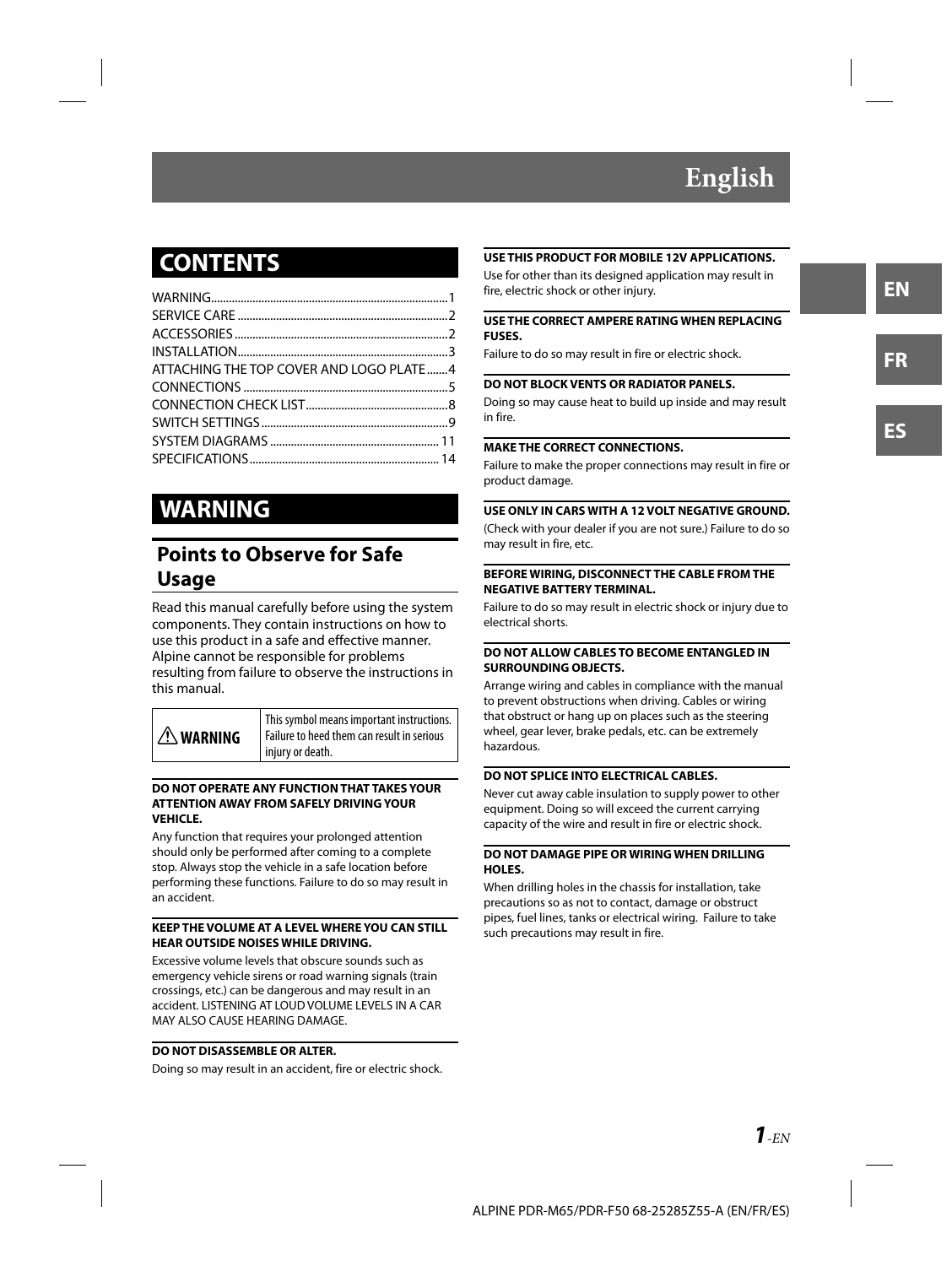#### **DO NOT USE BOLTS OR NUTS IN THE BRAKE OR STEERING SYSTEMS TO MAKE GROUND CONNECTIONS.**

Bolts or nuts used for the brake or steering systems (or any other safety-related system), or tanks should NEVER be used for installations or ground connections. Using such parts could disable control of the vehicle and cause fire etc.

#### **KEEP SMALL OBJECTS SUCH AS BATTERIES OUT OF THE REACH OF CHILDREN.**

Swallowing them may result in serious injury. If swallowed, consult a physician immediately.

| $\Lambda$ caution | This symbol means important instructions.<br>Failure to heed them can result in injury or  <br><sup>1</sup> property damages. |
|-------------------|-------------------------------------------------------------------------------------------------------------------------------|
|-------------------|-------------------------------------------------------------------------------------------------------------------------------|

#### **HALT USE IMMEDIATELY IF A PROBLEM APPEARS.**

Failure to do so may cause personal injury or damage to the product. Return it to your authorized Alpine dealer or the nearest Alpine Service Center for repairing.

#### **HAVE THE WIRING AND INSTALLATION DONE BY EXPERTS.**

The wiring and installation of this unit requires special technical skill and experience. To ensure safety, always contact the dealer where you purchased this product to have the work done.

#### **USE SPECIFIED ACCESSORY PARTS AND INSTALL THEM SECURELY.**

Be sure to use only the specified accessory parts. Use of other than designated parts may damage this unit internally or may not securely install the unit in place. This may cause parts to become loose resulting in hazards or product failure.

#### **ARRANGE THE WIRING SO IT IS NOT CRIMPED OR PINCHED BY A SHARP METAL EDGE.**

Route the cables and wiring away from moving parts (like the seat rails) or sharp or pointed edges. This will prevent crimping and damage to the wiring. If wiring passes through a hole in metal, use a rubber grommet to prevent the wire's insulation from being cut by the metal edge of the hole.

#### **DO NOT INSTALL IN LOCATIONS WITH HIGH MOISTURE OR DUST.**

Avoid installing the unit in locations with high incidence of moisture or dust. Moisture or dust that penetrates into this unit may result in product failure.

### **SERVICE CARE**

#### **IMPORTANT NOTICE**

This Amplifier has been type tested and found to comply with the limits for a Class B computing device in accordance with the specifications in Subpart J of Part 15 of FCC Rules. This equipment generates and uses radio frequency energy, and it must be installed and used properly in accordance with the manufacturer's instructions.

SERIAL NUMBER: INSTALLATION DATE: INSTALLATION TECHNICIAN: PLACE OF PURCHASE:

#### **IMPORTANT**

Please record the serial number of your unit in the space provided here and keep it as a permanent record. The serial number plate is located on the rear of the unit.

#### **For European Customers**

Should you have any questions about warranty, please consult your store of purchase.

### **For Customers in other Countries**

#### **IMPORTANT NOTICE**

Customers who purchase the product with which this notice is packaged, and who make this purchase in countries other than the United States of America and Canada, please contact your dealer for information regarding warranty coverage.

### **ACCESSORIES**

- Self-Tapping Screw (M4 × 20) ......................................4
- Hexagon Wrench (Large/Small) ..........................1 SET
- Logo Plate ...........................................................................1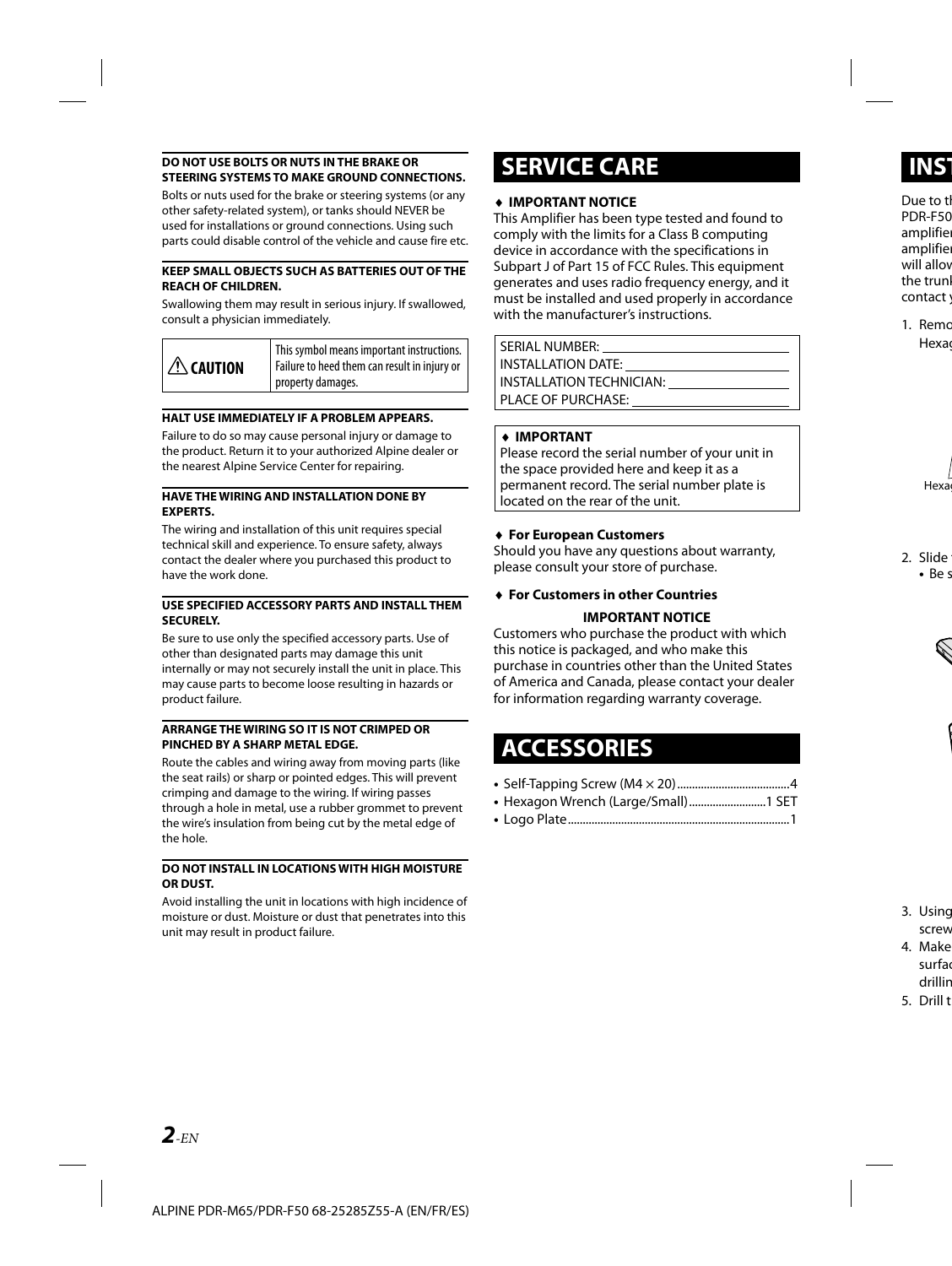### **INSTALLATION**

Due to the high power output of the PDR-M65/ PDR-F50, considerable heat is produced when the amplifier is in operation. For this reason, the amplifier should be mounted in a location which will allow for free circulation of air, such as inside the trunk. For alternate installation locations, please contact your authorized Alpine dealer.

1. Remove the hexagon screws using the supplied Hexagon Wrench (small). (Fig. 1)



 **Fig. 1**

2. Slide the Top Cover, and lift it to remove. (Fig. 2) **•** Be sure not to damage the indicator area.





- 3. Using the amplifier as a template, mark the four screw locations.
- 4. Make sure there are no objects behind the surface that may become damaged during drilling.
- 5. Drill the screw holes.

6. Position the PDR-M65/PDR-F50 over the screw holes, and secure with four self-tapping screws. (Fig. 3)



 **Fig. 3**

#### **NOTE:**

**•** To securely connect the ground lead, use an already installed screw on a metal part of the vehicle (marked  $(\star)$ ) or a clean, bare metal spot on the vehicle's chassis. Be sure this is a good ground by checking continuity to the battery (–) terminal. Connect all equipment to the same ground point while keeping wire length as short as possible. These procedures will help eliminate noise.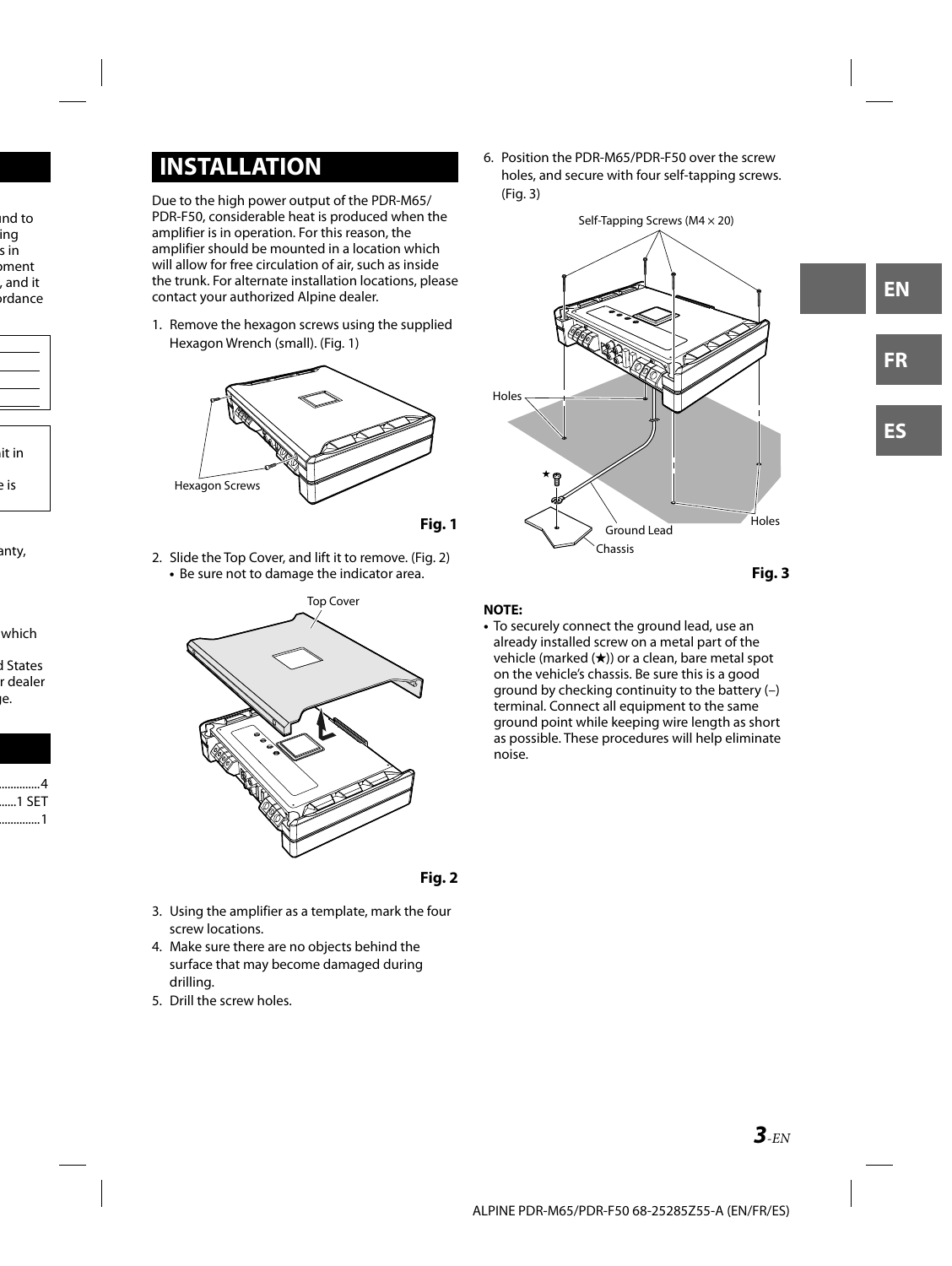### **ATTACHING THE TOP COVER AND LOGO PLATE**

- 1. Attach the Top Cover after connections and confirmation of correct operation.
- 2. Peel the backing paper from the Logo Plate, then attach it to this unit in your desired direction. (Fig. 4)



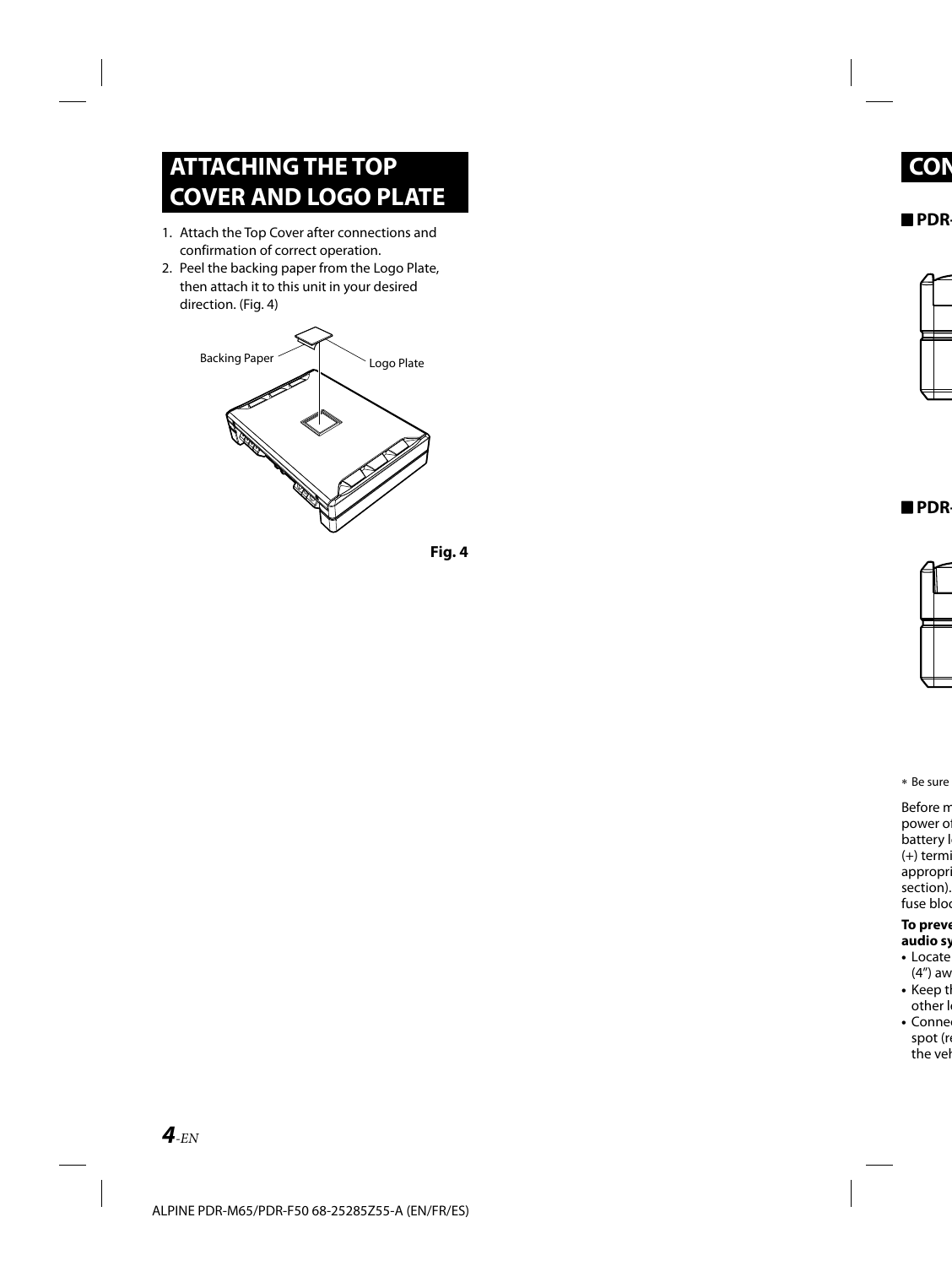### **CONNECTIONS**

#### **PDR-M65**



**Fig. 5**



Be sure to add an in-line fuse with the battery lead as close as possible to the battery's positive (+) terminal.

Before making connections, be sure to turn the power off to all audio components. Connect the battery lead from the amp directly to the positive (+) terminal of the vehicle's battery with appropriate in-line vehicle's fuse (see Battery Lead section). Do not connect this lead to the vehicle's fuse block.

#### **To prevent external noise from entering the audio system.**

- Locate the unit and route the leads at least 10 cm (4") away from the vehicle's harness.
- Keep the battery power leads as far away from other leads as possible.
- Connect the ground lead securely to a bare metal spot (remove any paint or grease if necessary) of the vehicle's chassis.
- If you add an optional noise suppressor, connect it as far away from the unit as possible. Your Alpine dealer carries various noise suppressors, contact them for further information.
- Your Alpine dealer knows best about noise prevention measures so consult your dealer for further information.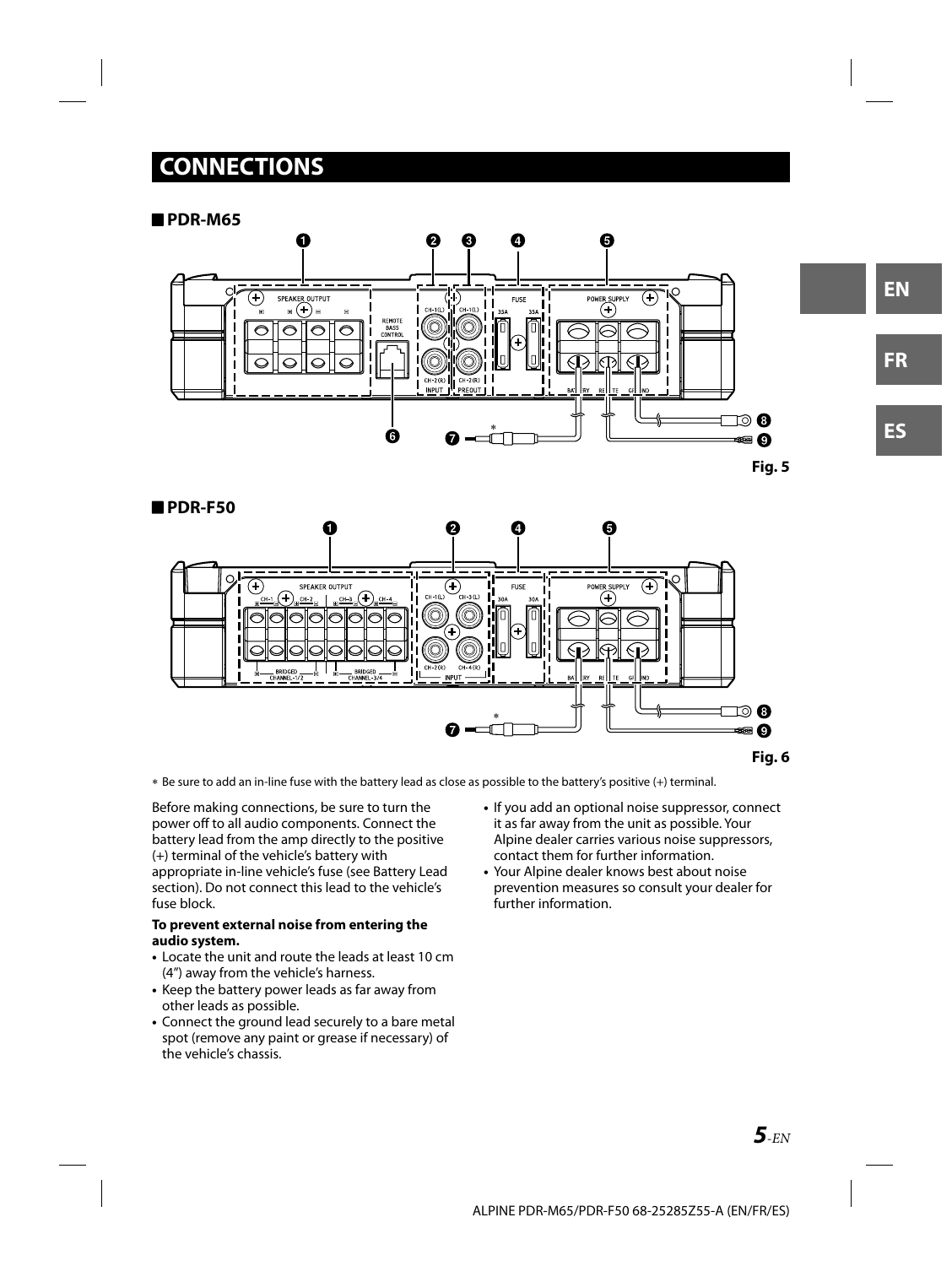#### **<sup>O</sup>** Speaker Output Terminals

**•** The speaker output terminals of this unit are insert terminal.

Be sure to observe correct speaker output connections and polarity in relation to the other speakers in the system. Connect the positive output to the positive speaker terminal and the negative to negative.

#### **For PDR-M65**

- The input is stereo but the output is monaural.
- Reversing subwoofer polarity may be desirable in some installations for optimum bass performance.

#### **About Bridged Connections (For PDR-F50)**

In the bridged mode, connect the left positive to the positive terminal on the speaker and the right negative to the negative terminal of the speaker. Do not use the speaker (–) terminals as a common lead between the left and right channels.

Use a Y-adapter (sold separately) for the input when bridging the outputs. (Refer to the "BRIDGED CONNECTIONS" on page 13)

#### **NOTE:**

**•** Do not connect the speaker (–) terminal to the vehicle's chassis.

#### **A** RCA Input Jacks

Connect these jacks to the line out leads on your head unit using RCA extension cables (sold separately). Be sure to observe correct channel connections; Left to Left and Right to Right.

#### **Pre-Out Jacks (PDR-M65 only)**

These jacks provide a line level output. This is an ideal output for driving a second subwoofer amp. This output is full-range, and is not affected by the crossover.

#### **Fuse**

#### **USE THE CORRECT AMPERE RATING WHEN REPLACING FUSES.**

Failure to do so may result in fire or electric shock.

#### **<b>a** Power Supply Terminal

#### $\bigcirc$  **Remote Bass Control (PDR-M65 only) (Option)**

Connect the Remote Bass Control Unit (sold separately) to adjust the output level remotely. This is not to replace appropriate gain level setting between the amplifier and head unit.

#### **Battery Lead (Sold Separately)**

Be sure to add an in-line fuse with the battery lead as close as possible to the battery's positive (+) terminal. This fuse will protect your vehicle's electrical system in case of a short circuit. See below for appropriate fuse value and minimum wire gauge requirement:

PDR-M65 .................... 70 amp fuse, 4 AWG/21 mm2 PDR-F50 ..................... 60 amp fuse, 4 AWG/21 mm2

#### **Ground Lead (Sold Separately)**

Connect this lead securely to a clean, bare metal spot on the vehicle's chassis. Verify this point to be a true ground by checking for continuity between that point and the negative (–) terminal of the vehicle's battery. Ground all your audio components to the same point on the chassis to prevent ground loops while keeping wire length as short as possible. Minimum required wire gauge for this connection is as follows: PDR-M65/PDR-F50 ............................4 AWG/21 mm2

#### **Remote Turn-On Lead (Sold Separately)**

Connect this lead to the remote turn-on (positive trigger, (+) 12V only) lead of your head unit. If a remote turn-on lead is not available, see "CONNECTION CHECK LIST" section on page 8 for alternative method.

#### **NOTE:**

**•** When connecting the speaker output leads of the head unit to this unit with an RCA extension cable (sold separately), etc., you do not need to connect the remote turn-on lead, owing to the "REMOTE SENSING" function of this unit. However, the "REMOTE SENSING" function may not work depending on the signal source connected. In such a case, connect the remote turn-on lead to an incoming power supply cord (accessory power) in the ACC position.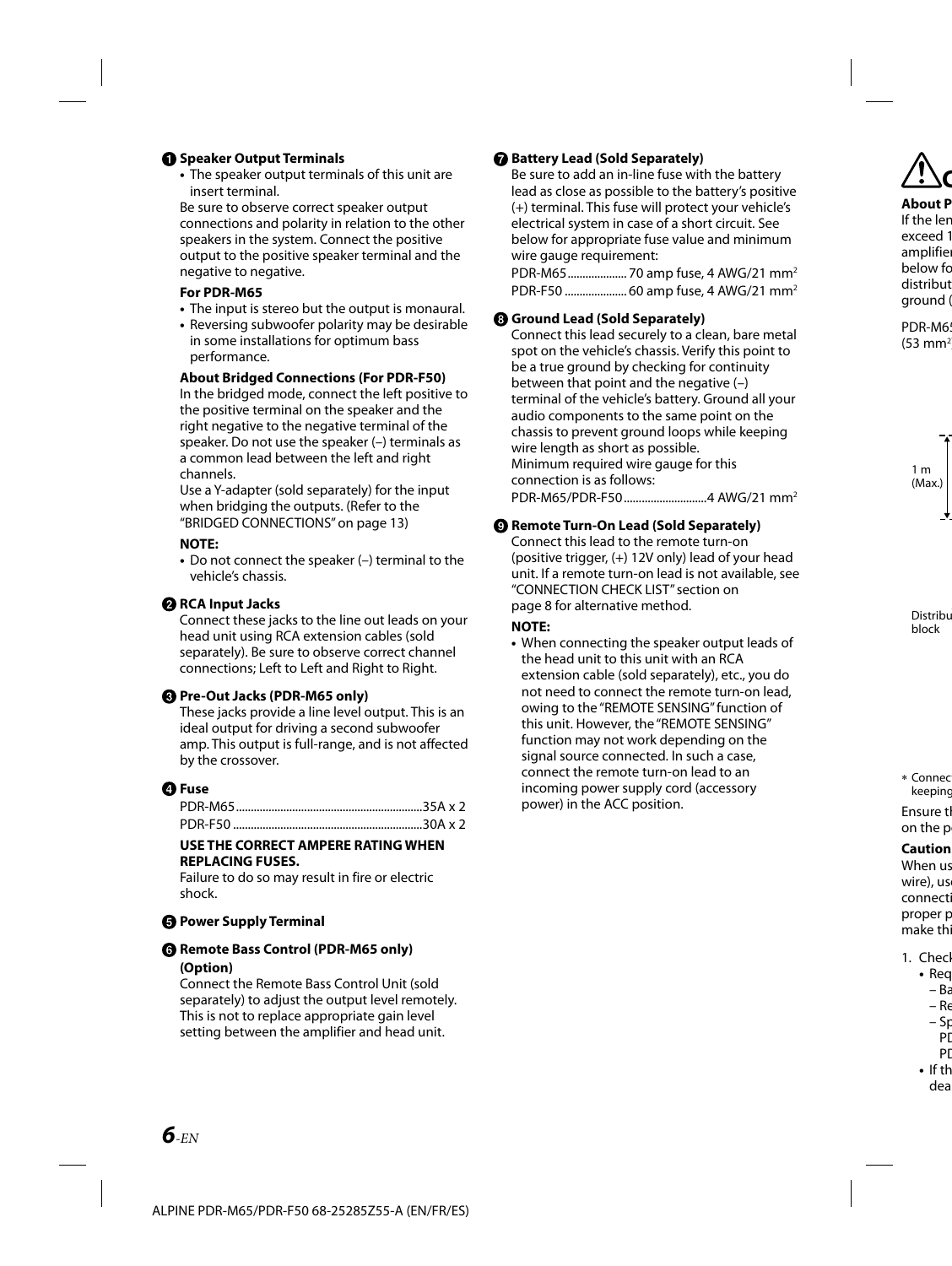

#### **About Power supply wires**

If the length of the power and ground cables exceed 1 m, or if you connect more than one amplifier, a distribution block should be used. See below for wire gauge recommendations for distribution block connection to battery and ground (depends upon wire length necessary):

PDR-M65/PDR-F50: 2 AWG (33 mm2 ) or 1/0 AWG (53 mm<sup>2</sup>)



**Fig. 7**

 Connect all equipment to the same ground point while keeping wire length as short as possible.

Ensure that you install a correctly-rated in-line fuse on the power cable near the battery positive post.

#### **Cautions on wire lead connections**

When using third-party wire cables (power supply wire), use the supplied screws to simplify the connection. Refer to the description below for the proper procedure. If you are in doubt about how to make this connection, consult your dealer.

#### 1. Check the wire size.

- Required Wire Size
	- Battery Lead/Ground Lead....4 AWG (21 mm<sup>2</sup>)
	- Remote Turn-On Lead..............12 AWG (3 mm<sup>2</sup>)
	- Speaker Output Lead: PDR-M65 ........................................ 8 AWG (8 mm2 )
	- PDR-F50........................................12 AWG (3 mm2 )
- If the wire gauge used is unknown, ask your dealer.

2. Remove the insulation from the ends of the wire leads by about 7 – 10 mm (9/32" – 13/32"). (Fig. 8)





#### **NOTES:**

- If length of the exposed wire is too short, a poor connection may occur causing operation failure or sound interruption.
- On the other hand, if the length is too long, an electrical short-circuit may occur.
- 3. Tighten the set screw with the hexagon wrench (included) to secure the lead. (Fig. 9)

#### **Before making this connection, use insulated shrink tubing to cover any exposed wire extending beyond the terminal.**





#### **NOTES:**

- Use only the screws included.
- For safety reasons, connect the battery leads last.
- To prevent disconnection of the leads or dropping of the unit, do not use the cabling to carry the unit.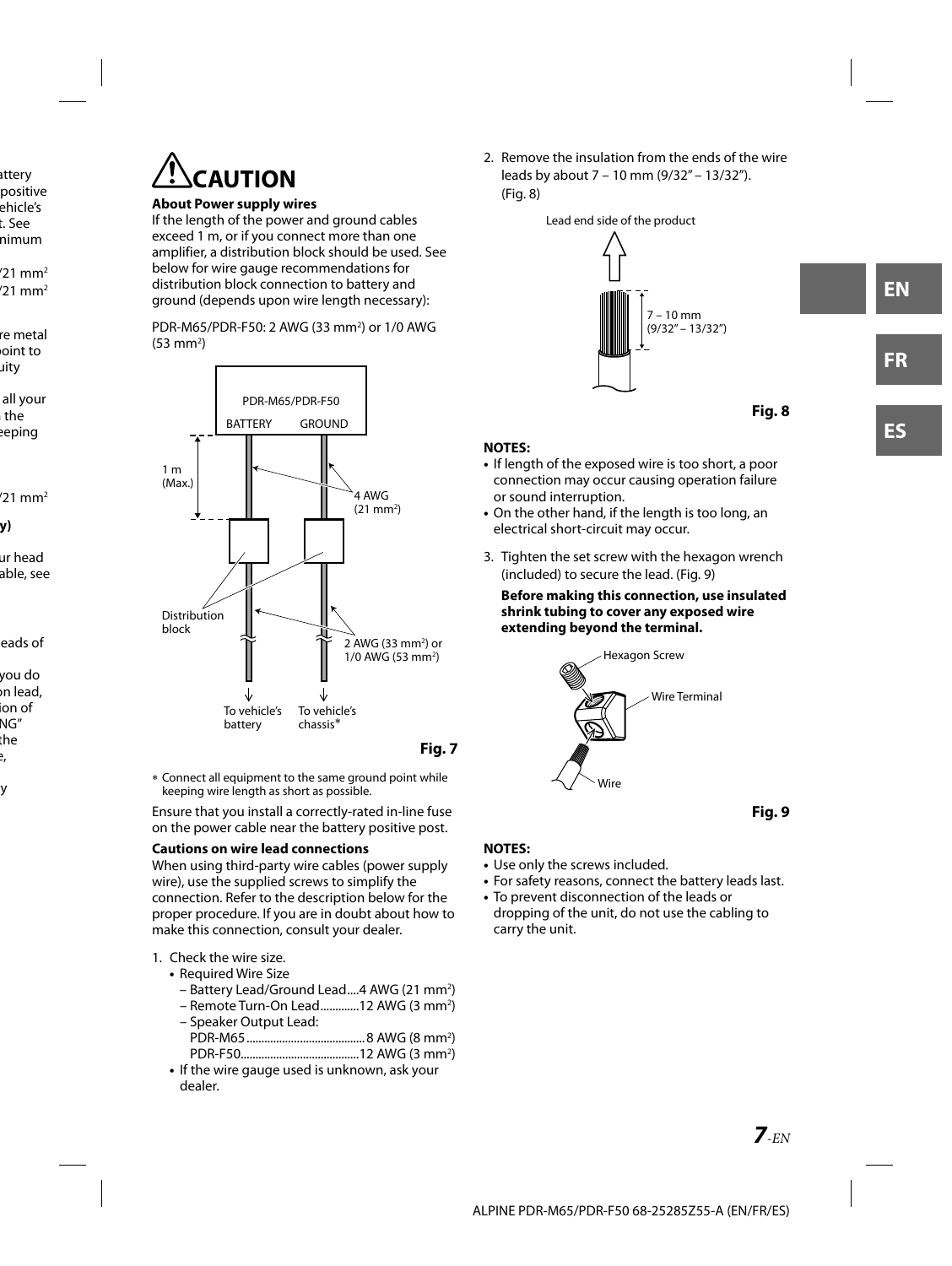### **CONNECTION CHECK LIST**

#### **Please check your head unit for the conditions listed below: (Fig. 10)**

#### **Remote Turn-On Lead**

- a. The head unit does not have a remote turn-on or power antenna lead.
- b. The head unit's power antenna lead is activated only when the radio is on (turns off in the tape or CD Mode).
- c. The head unit's power antenna lead is logic level output (+) 5V, negative trigger (grounding type), or cannot sustain (+) 12V when connected to other equipment in addition to the vehicle's power antenna.

If any of the above conditions exist, the remote turn-on lead of your PDR-M65/PDR-F50 must be connected to a switched power source (ignition) in the vehicle. Be sure to use a 3A fuse as close as possible to this ignition tap. Using this connection method, the PDR-M65/PDR-F50 will turn on and stay on as long as the ignition switch is on.

If this is objectionable, a SPST (Single Pole, Single Throw) switch, in addition to the 3A fuse mentioned above, may be installed in-line on the PDR-M65/PDR-F50 turn-on lead. This switch will then be used to turn on (and off) the PDR-M65/PDR-F50. Therefore, the switch should be mounted so that is accessible by the driver. Make sure the switch is turned off when the vehicle is not running. Otherwise, the amplifier will remain on and drain the battery.

- Blue/White
- Power Antenna
- 3) Remote Turn-On Lead
- To other Alpine component's Remote Turn-On Leads
- (5) SPST Switch (optional)
- Fuse (3A)
- $\overline{a}$ ) As close as possible to the vehicle's ignition tap
- <sup>(8)</sup> Ignition Source



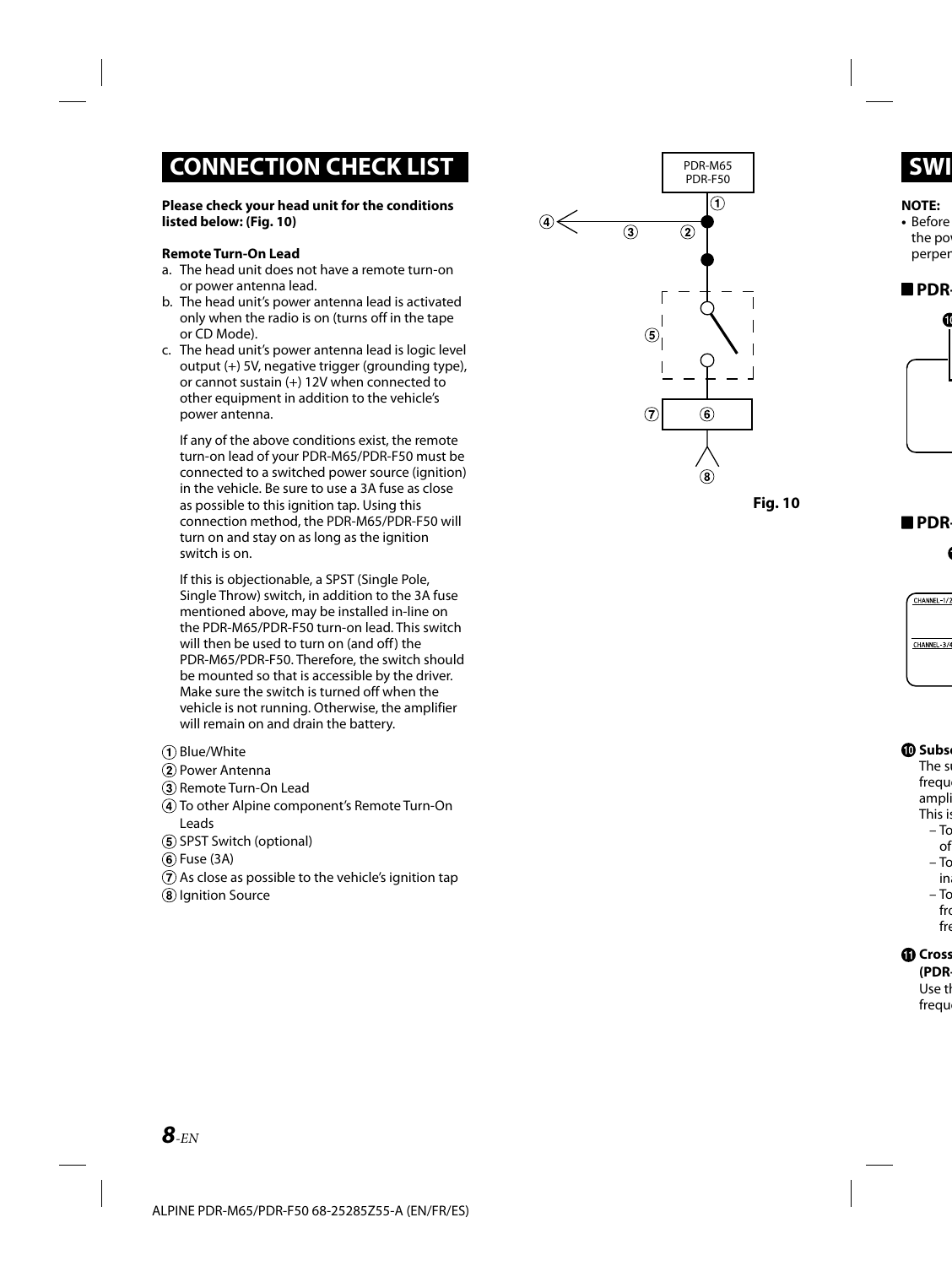### **SWITCH SETTINGS**

#### **NOTE:**

**•** Before switching each Selector Switch, turn off the power and insert a small screwdriver, etc., perpendicularly to the Switch.

#### **PDR-M65**



**Fig. 11**

 $\blacksquare$ π OFF HP LP **FILTER** 

 $\overline{\mathbb{m}}$ Ш OFF HP LP

**FILTER** 

#### **PDR-F50**



**Fig. 12**

#### **Subsonic Filter (PDR-M65 only)**

The subsonic filter for cutting ultra low frequencies from the input signal before being amplified.

This is desirable for several reasons:

- To protect speakers too small or not capable of reproducing ultra low frequencies.
- To minimize power wasted from reproducing inaudible sound.
- To protect subwoofers in vented enclosures from over excursion below the tuning frequency.

#### **Crossover Frequency Adjustment Knob (PDR-M65: LP FILTER)**

Use this control to adjust the crossover frequency between 50 to 400 Hz.

 **Bass EQ Adjustment Knob (PDR-M65 only)** Add a 50 Hz bass boost up to +12 dB to tune your bass response.

#### **Input Gain Adjustment Control**

Set the PDR-M65/PDR-F50 input gain to the minimum position. Using a dynamic CD as a source, increase the head unit volume until the output distorts. Then, reduce the volume 1 step (or until the output is no longer distorted). Now, increase the amplifier gain until the sound from the speakers becomes distorted. Reduce the gain slightly so the sound is no longer distorted to achieve the optimum gain setting.

#### **Crossover Mode Selector Switch (PDR-F50 only)**

- a) Set to the "OFF" position when the amplifier will be used for driving full range speakers or when using an external electronic crossover. The full frequency bandwidth will be output to the speakers with no high or low frequency attenuation.
	- b) Set to the "HP" position when the amplifier is used to drive a tweeter/ midrange system. The frequencies below the crossover point will be attenuated at 12 dB/octave.

#### **NOTE:**

- In this case the maximum Bass EQ boost level is reduced.
- c) Set to the "LP" position when the amplifier is used to drive a subwoofer. The frequencies above the crossover point will be attenuated at 12 dB/octave.

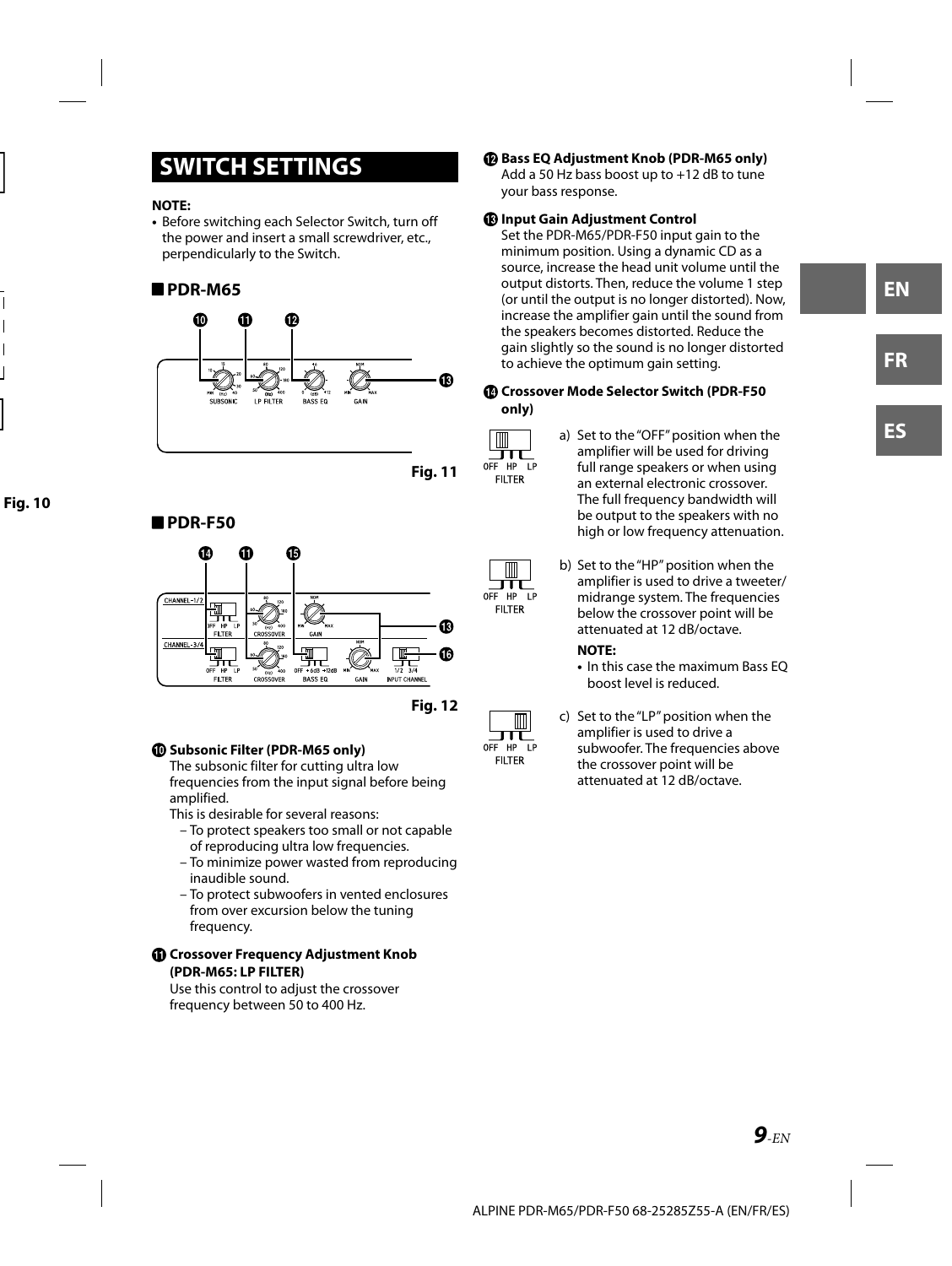#### **Bass EQ Selector Switch (CH-3/4) (PDR-F50 only)**

Set to "+6 dB" or "+12 dB" position when using for driving a subwoofer. The center frequency is 50 Hz.

#### **Input Channel Selector Switch (PDR-F50 only)**



a) This switch setting is for selecting either 2-channel or 4-channel input mode. When set to "1/2", signal will be copied from CH-1/2 and sent to CH-3/4, eliminating the need for Y-adapters.



b) Setting this switch to "3/4" will keep both inputs, CH-1/2 and CH-3/4 independent. A 4-channel source is required for this mode.

### **About Power Indicator**



**Fig. 13**

Lights up when power is on. Is off when power is off.

| Indication color  | <b>Status</b>                                                                                            | Solution                                                                                                                                                                                                    |  |
|-------------------|----------------------------------------------------------------------------------------------------------|-------------------------------------------------------------------------------------------------------------------------------------------------------------------------------------------------------------|--|
| Blue              | Amplifier circuit is normal.                                                                             |                                                                                                                                                                                                             |  |
| Red<br>(blinking) | Operating temperature is<br>high.                                                                        | Decrease the vehicle's interior temperature to a<br>normal level.<br>The indicator color changes to blue.                                                                                                   |  |
| Red               | Amplifier circuit is abnormal.<br>An electrical short has<br>occurred, or supply current is<br>too high. | Turn off the power supply and eliminate the cause.<br>Then turn on the unit and verify that the indicator<br>color has changed to blue.<br>If it remains red, turn off the unit and consult your<br>dealer. |  |
|                   | Operating temperature is too<br>high.                                                                    | Decrease the vehicle's interior temperature to a<br>normal level.<br>The indicator color changes to blue.                                                                                                   |  |
|                   | Power supply voltage is too<br>high.                                                                     | Use the correct power supply voltage.<br>The indicator color changes to blue.                                                                                                                               |  |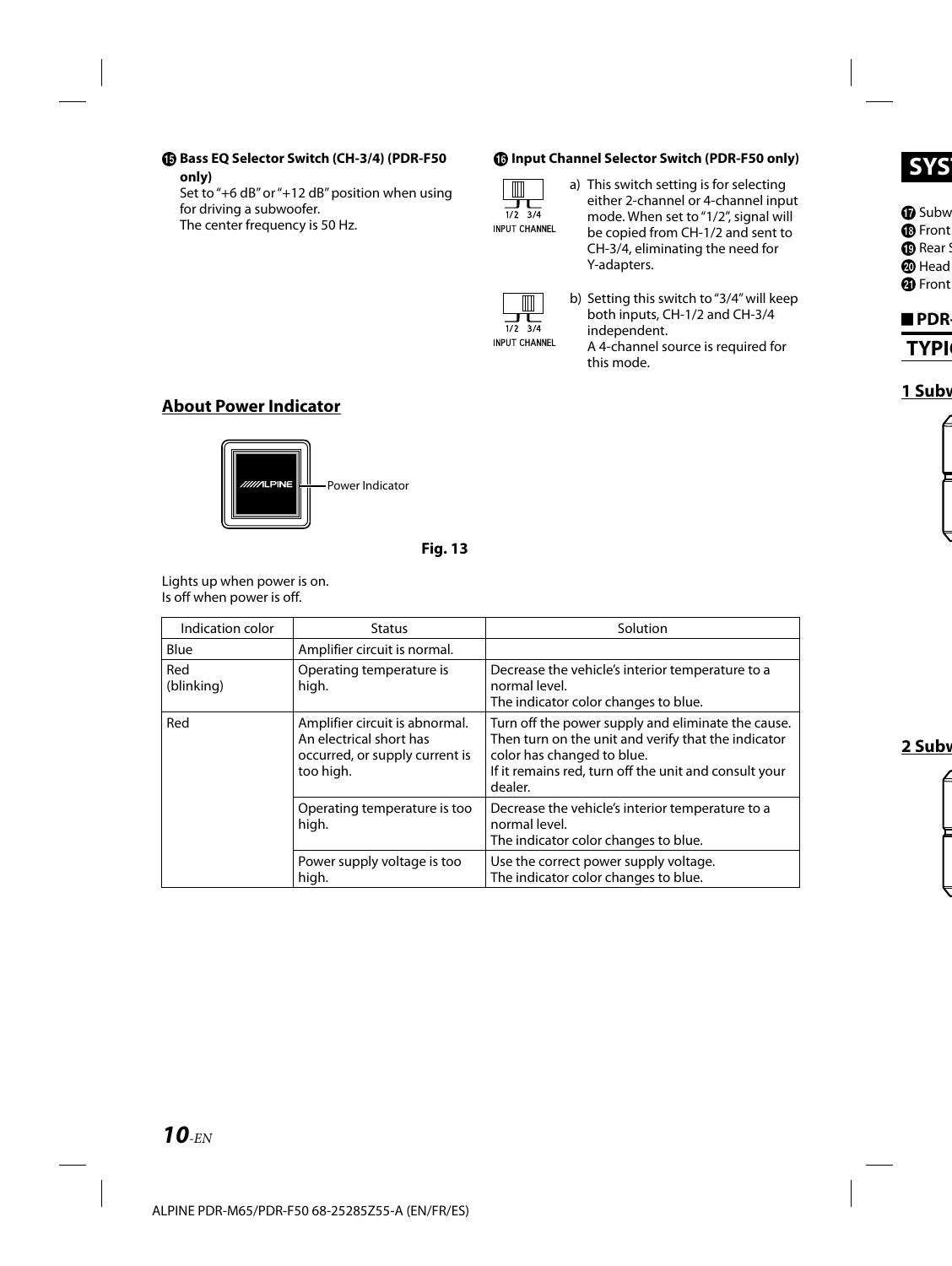### **SYSTEM DIAGRAMS**

*O* Subwoofer

**B** Front Speakers

<sup>®</sup> Rear Speakers

**@** Head Unit, etc.

**4** Front Output

#### **PDR-M65**

### **TYPICAL SYSTEM CONNECTIONS**

### **1 Subwoofer System**

#### SPEAKER OUTPUT  $\overline{\bigoplus_{D \subset \text{CH-1}(L)}}$  $\overline{\textbf{F}}$ POWER SUPPLY  $\left(\text{+}\right)$ FLISE  $CH-10$ .<br>354 354 Œ  $\overline{\Omega}$  $\overline{\circ}$ BASS<br>CONTR  $\hat{C}$ ⌒  $\overline{\circ}$ (C  $\subset$ PREQUIT ⊤⊚ค T f ъ-0  $\widetilde{R}$  $(L)$  $\boldsymbol{\Theta}$  $\oplus$ Ø  $\text{tr}(\text{tr}(\mathbf{R})) = \text{tr}(\mathbf{R})$ ❹

**Fig. 14**

### **2 Subwoofer System (MONO)**

 $\mathbf{D}$ 





<sup>2</sup> Rear Output **B** Subwoofer Output

**2** RCA Extension Cable (Sold Separately)

Y-Adapter (Sold Separately)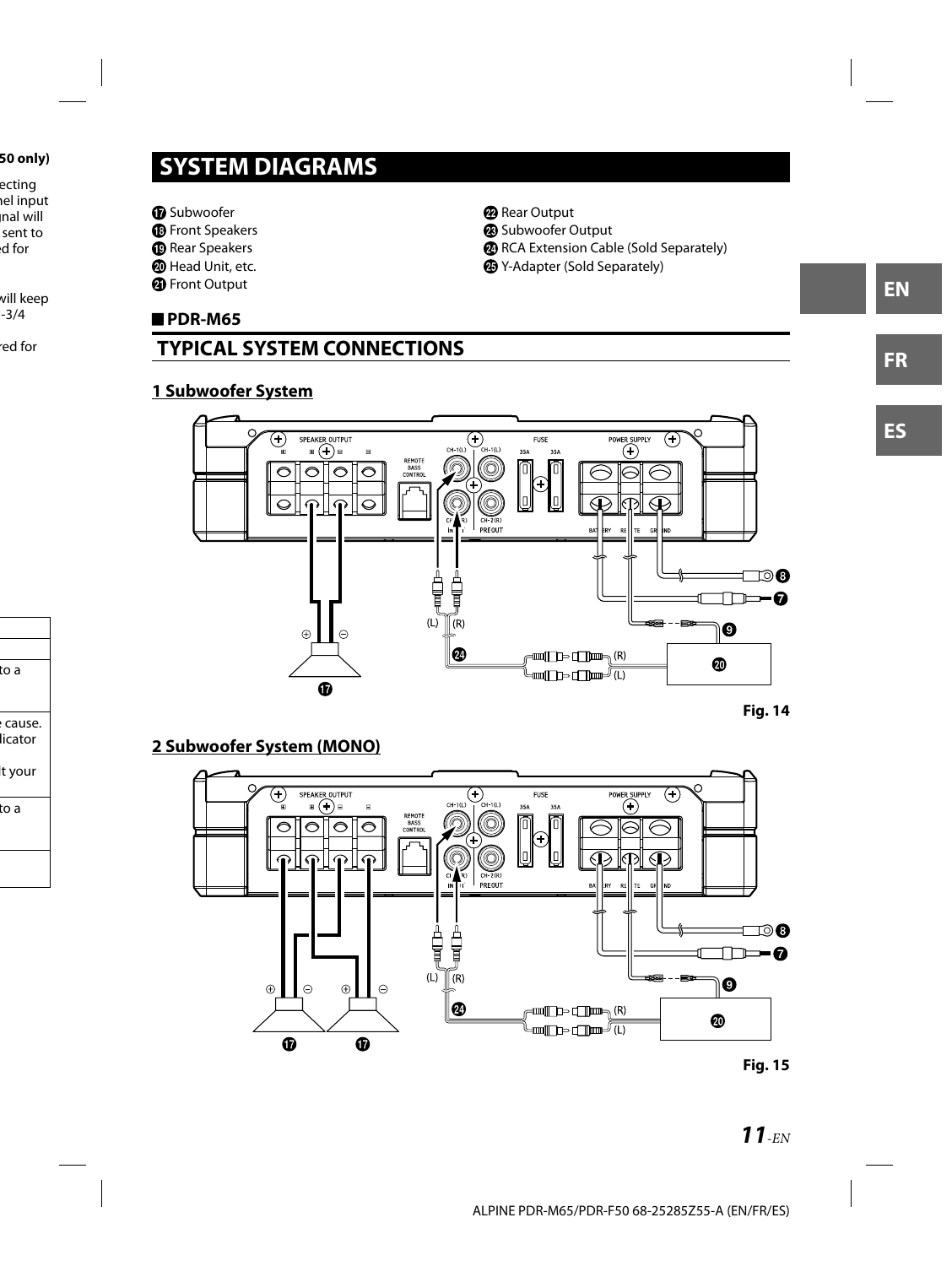### **TYPICAL SYSTEM CONNECTIONS**

### **4 Speaker System (4-Channel Input)**

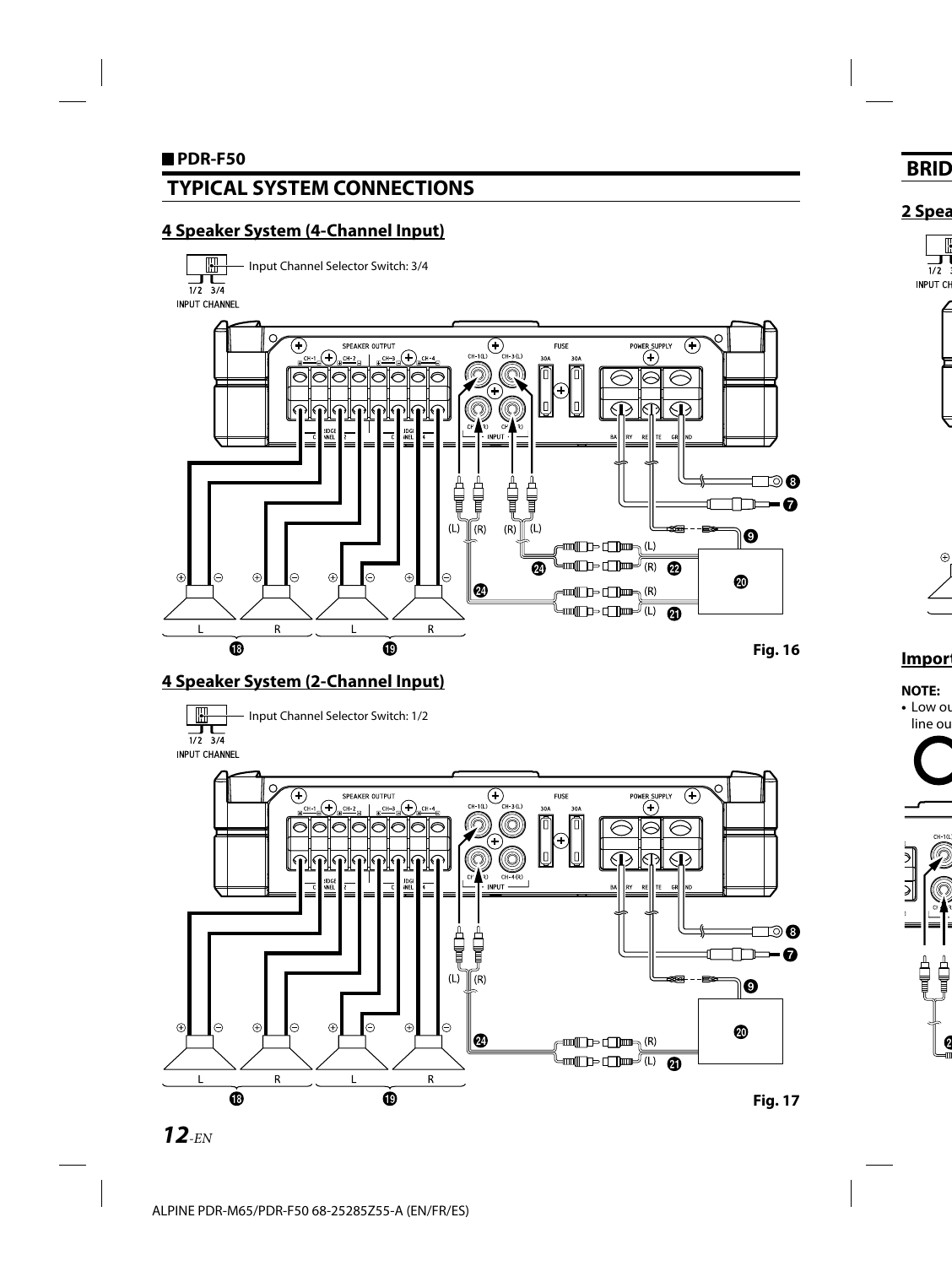### **BRIDGED CONNECTIONS**

### **2 Speaker + Subwoofer System**



#### **Important Tips on Bridging an Amplifier**

#### **NOTE:**

**•** Low output will result if only one channel input is used. The Y-adapter is not required if a stereo/mono pair line output is used to drive both inputs of the bridged amp.



**Fig. 19**